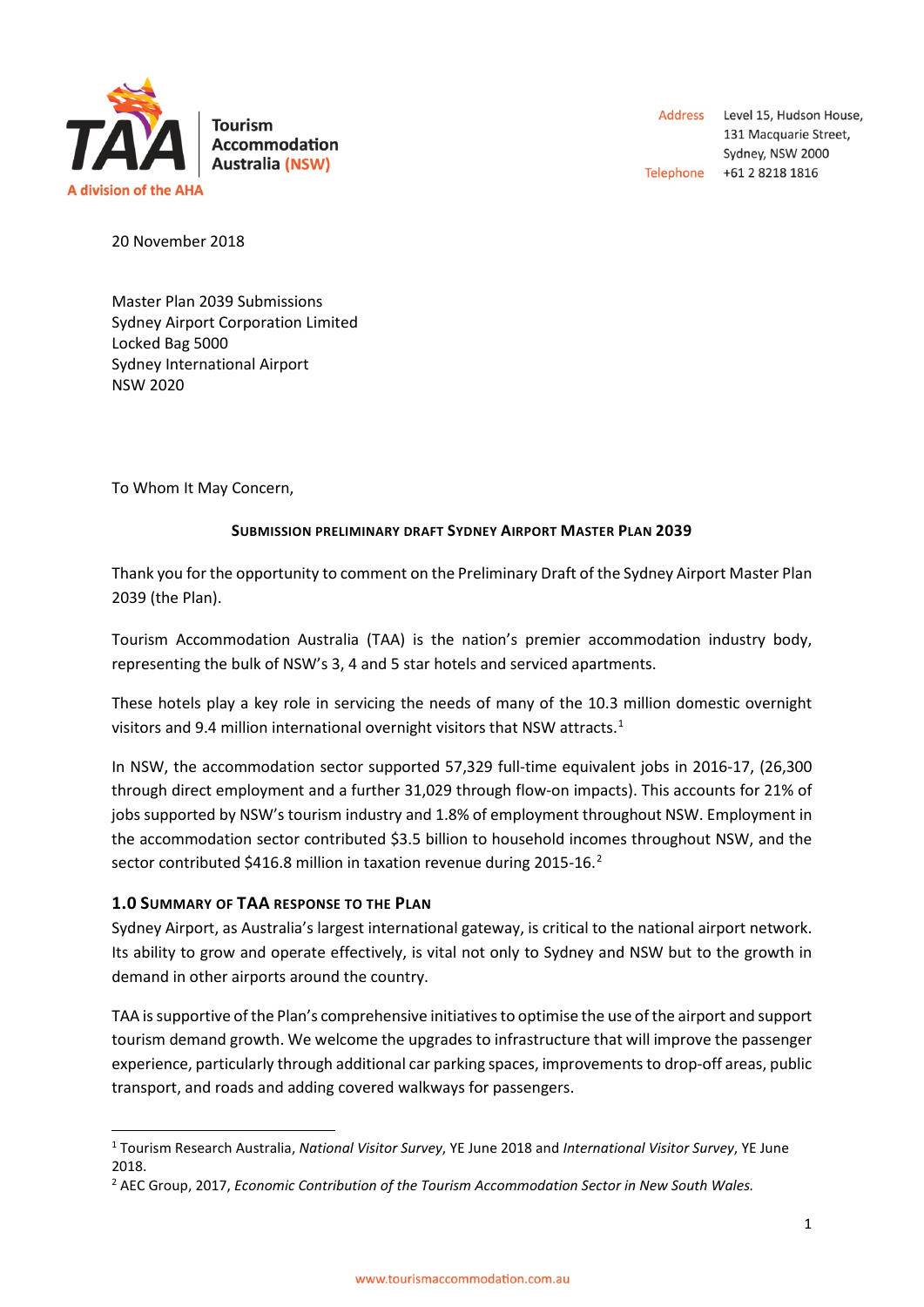

The Plan predicts that passenger numbers will increase by 51 per cent to 65.6 million in the next 20 years,<sup>[3](#page-1-0)</sup> despite the new airport opening at Badgerys Creek in 2026.

We note the reference in the proposed plan that 'Masterplan 2039 ... reflects changes to the operating environment for the airport, in particular:

- Changes in travel and tourism globally
- The Australian Government's commitment to build the Western Sydney Airport
- Changes to ground access arrangements for Sydney Airport through improvements to the external road network already undertaken or proposed by the NSW Government.<sup>1[4](#page-1-1)</sup>

As outlined on page 7 of the Summary Masterplan 2039 ' … All of the forecasts for Sydney Airport assume that from late 2026 Sydney's aviation demand will be served by two international airports.'<sup>[5](#page-1-2)</sup> However, the proposed Plan lacks clarification and detail on how Sydney Airport and Western Sydney Airport will operate together in the market. This is important in understanding the full context for the growth predictions.

Equally, the 'changes in travel and tourism globally' are likely to drive significant increases in international demand as reflected in the Plan predictions ('… by 2039 we anticipate that the split between domestic and international passengers travelling through the airport will be 52 per cent and 48 per cent respectively').<sup>[6](#page-1-3)</sup> This, together with the significant operating constraints for Sydney Airport, the only Australian airport with movement caps, presents a major challenge for the airport in servicing demand growth.

We congratulate Sydney Airport on their proposed solution to addressing this challenge through the operation of international flights from the T2 and T3 domestic terminals in addition to T1 remaining the main international terminal.

However, we remain concerned at the operating constraints for Sydney Airport and call on the Federal Government to build in more flexibility around the hourly caps.

# **2.0 PROPOSED COMMERCIAL DEVELOPMENT**

Potential commercial developments at Sydney Airport outlined in the Plan include accommodation, office and retail. TAA supports additional accommodation supply at the airport and Sydney Airport's intent to provide a range of convenient hotel accommodation for all passengers.<sup>[7](#page-1-4)</sup>

Our recent '*Supply and Demand in Sydney'* report highlighted the difficulty of securing sites within Sydney city, with scarcity of land compounded by physical constraints in growth. Additionally,

<span id="page-1-3"></span> $6$  Ibid.

<span id="page-1-0"></span><sup>3</sup> Sydney Airport, *Preliminary Draft Airport Development Plan*, Summary of Preliminary Draft, p 7. 4 Sydney Airport, *Preliminary Draft Airport Development Plan*, Section 1, p 18.

<span id="page-1-1"></span>

<span id="page-1-2"></span><sup>5</sup> Sydney Airport, *Preliminary Draft Airport Development Plan*, Summary of Preliminary Draft, p 7.

<span id="page-1-4"></span><sup>7</sup> Sydney Airport, Preliminary Draft Airport Development Plan, Section 2, p 129.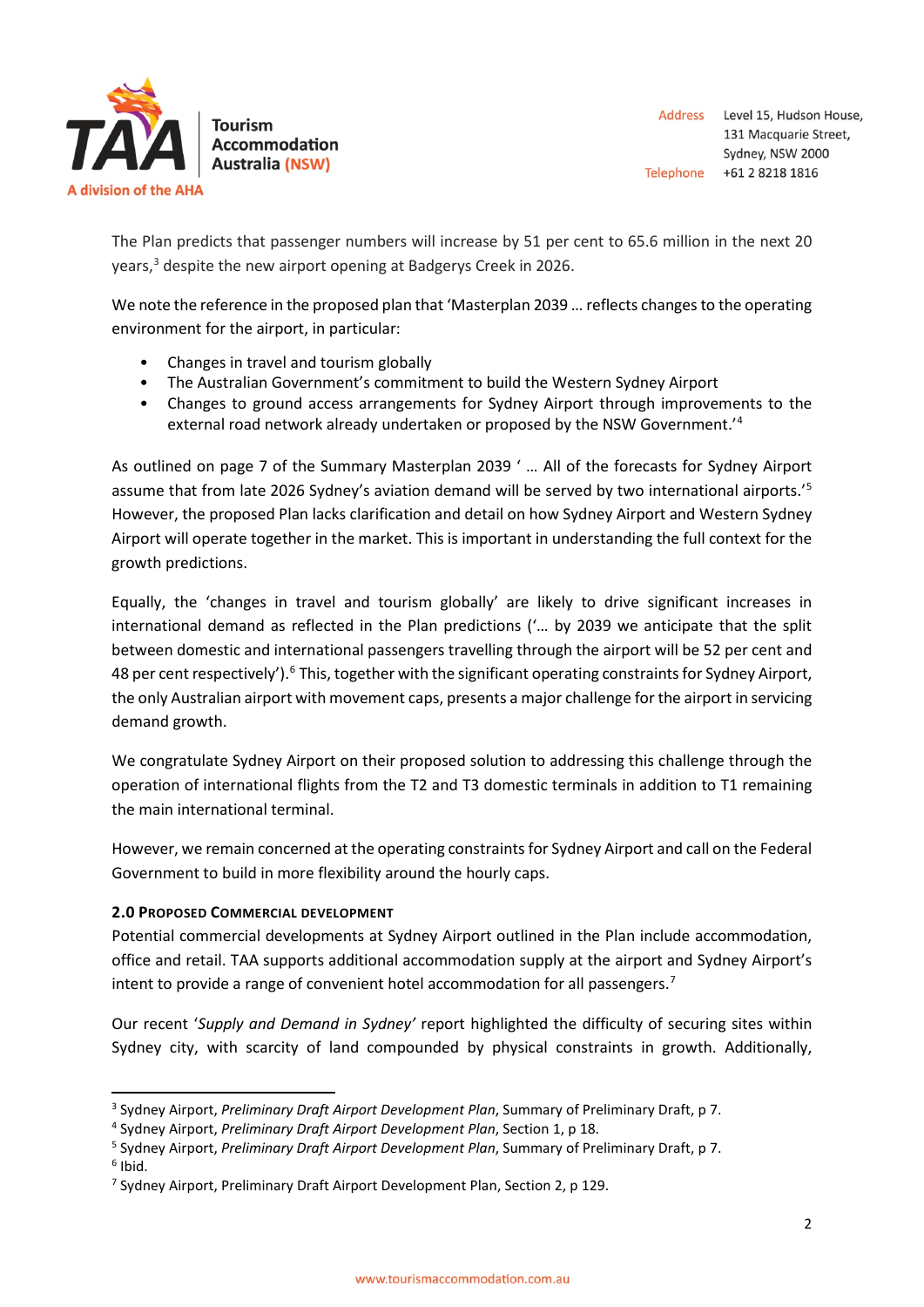

**Accommodation Australia (NSW)** 

accommodation supply is competing against the often higher and best use alternatives of office and residential developments, which deliver higher risk adjusted returns.

We welcome Sydney Airport's recognition of the importance of accommodation supply to meet demand and the reference on page 129 of Section 2 of the Plan that 'Commercial developments are considered in accordance with the principle of 'highest and best' use and customer value'.<sup>[8](#page-2-0)</sup>

Airport hotels have been performing well over the past few years, despite the considerable increase in hotel stock, with current occupancy rates in the high 80's. It is however important that consideration is given on a continuing basis to identifying gaps in the market, to ensure there is a suitable balance of different levels of hotel stock and facilities.<sup>[9](#page-2-1)</sup>

#### **Recommendation 1**

*That consideration is given on a continuing basis to identifying accommodation gaps in the market, to ensure there is a suitable balance of different levels of hotel stock and facilities.*

### **3.0 TRANSPORT**

### 3.1 GROUND TRANSPORT

Smooth transport to and from the airport is critical in enhancing the customer experience and attracting repeat visitation. The growth in visitation into Sydney has placed significant constraints on ground transport, which in the absence of roads investment more than a decade ago, is now playing catch up. The pressure on the roads has been further exacerbated by the minimal (and expensive) public transport options.

We commend Sydney Airport and the Government for the roadworks to date which have delivered significant additional capacity and note the comprehensive Five-Year Ground Transport Plan and 20- Year Ground Transport Strategy<sup>[10](#page-2-2)</sup> which highlighted the existing and future road works.

The Plan highlights the importance of external road changes, in particular WestConnex and the proposed Sydney Gateway connection, in improving transport flows.<sup>[11](#page-2-3)</sup> In light of the increased passenger arrivals, both these projects will be critical in decreasing the congestion that continues to occur during peak periods.

Access to adequate parking is a further factor in facilitating traffic flows. The Plan points to a number of new car park facilities at T1 including a much needed new multi-storey pick-up/drop-off facility at

<span id="page-2-0"></span> $8$  Ibid.

<span id="page-2-1"></span> $9$  Ibid, p 127.

<span id="page-2-2"></span><sup>10</sup> Ibid, p 134-156.

<span id="page-2-3"></span> $11$  Ibid, p 134.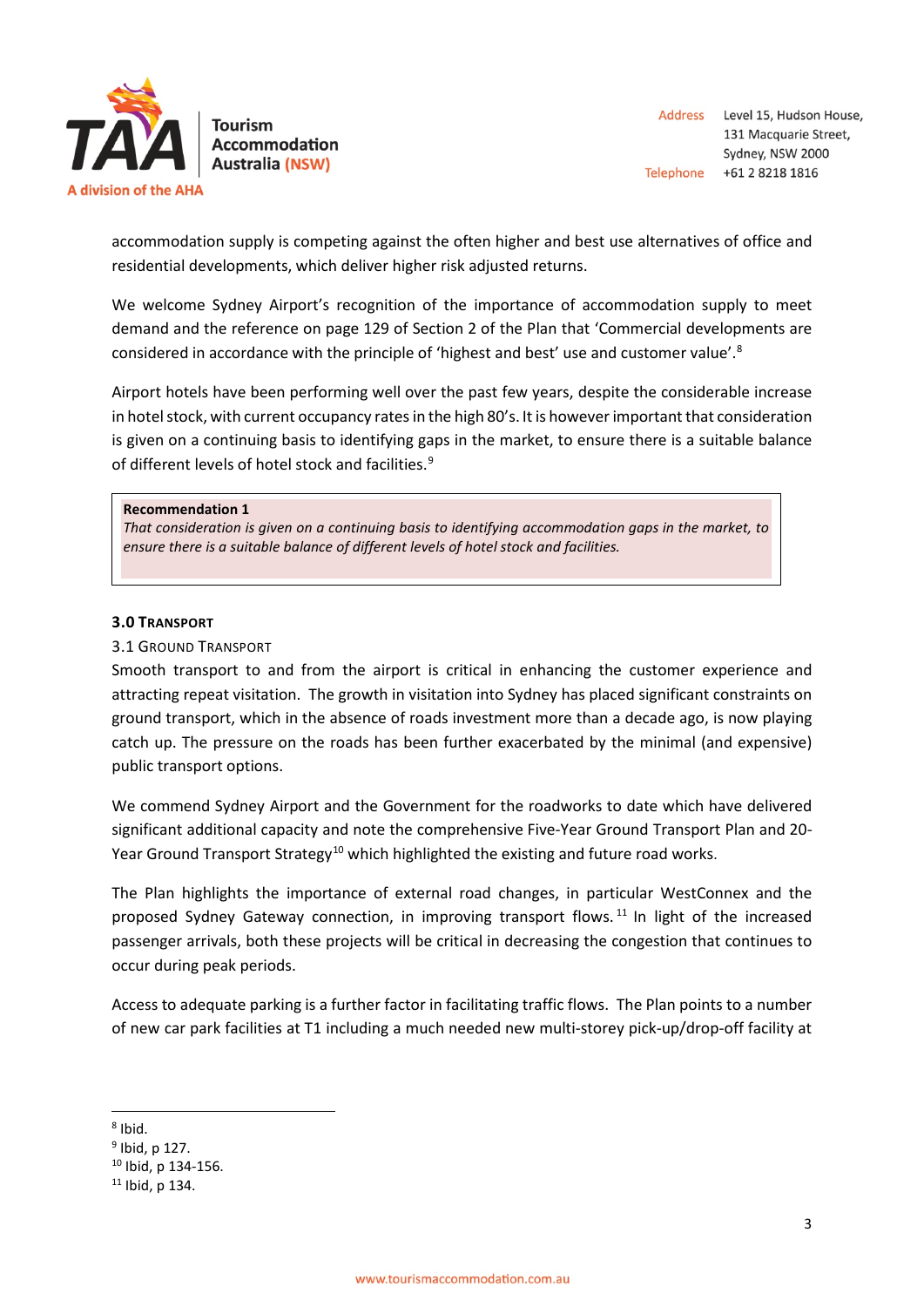

Address Level 15, Hudson House, 131 Macquarie Street, Sydney, NSW 2000 Telephone +61 2 8218 1816

 $PS<sub>i</sub><sup>12</sup>$  $PS<sub>i</sub><sup>12</sup>$  $PS<sub>i</sub><sup>12</sup>$  provision of additional car park capacity through the vertical expansion of existing car parks (for example at P7 or the Express pick-up area) and more on-site parking facilities at T2/T3.<sup>[13](#page-3-1)</sup>

Well priced pick-up/drop-off facilities are critical to the customer experience. With the increase in rail usage and ride-sharing and the increasing importance of providing a range of integrated transport options we would welcome any future plans to provide new and reconfigured multi-modal transport facilities for T1 and T2/3.<sup>[14](#page-3-2)</sup>

We support improved pedestrian connectivity between the Ground Transport Interchange and the two terminals as access is not clearly signposted or safe between these areas, particularly between T2 and T3.<sup>[15](#page-3-3)</sup> Improving access through P1, P2, and P3 is an important step.

We also welcome the announcement of improved wayfinding signage and flight information displays for passengers in the approved Ground Transport Interchange between Ninth and Seventh Street.<sup>[16](#page-3-4)</sup>

#### **Recommendation 2**

*That Sydney Airport continue to explore the reconfiguration and addition of multi-modal transport facilities for T1 and T2/3.*

# 3.2 PUBLIC TRANSPORT

The increase of public transport ticket data shows that the modal share of people accessing the airport by rail has grown from 16% in 2012 to 24% in 20[17](#page-3-5).<sup>17</sup> While this eases some congestion on the roads, it points to the need to provide more public transport solutions that are both accessible and cost effective.

# **4.0 EXTERNAL BARRIERS TO ADDRESSING SYDNEY AIRPORT CHALLENGES**

# 4.1 LIMITED AND HIGH COST PUBLIC TRANSPORT

The high cost of travelling by train, coupled with the dearth of other affordable public transport options in this precinct (a direct result of the compensation clause within the Airport Link Company contract that requires the NSW government to compensate Airport Link Company for additional bus services) contribute to the congestion around both the domestic and international airports. The lack of public transport options negatively impacts both the visitor experience and the ability to attract staff.

- <span id="page-3-3"></span><sup>15</sup> Ibid, p 135.
- <span id="page-3-4"></span><sup>16</sup> Ibid, p 142.

<span id="page-3-0"></span> $12$  Ibid, p 135.

<span id="page-3-1"></span><sup>13</sup> Ibid, p 153.

<span id="page-3-2"></span><sup>14</sup> Ibid, p 98, 102.

<span id="page-3-5"></span><sup>17</sup> Ibid, p 137.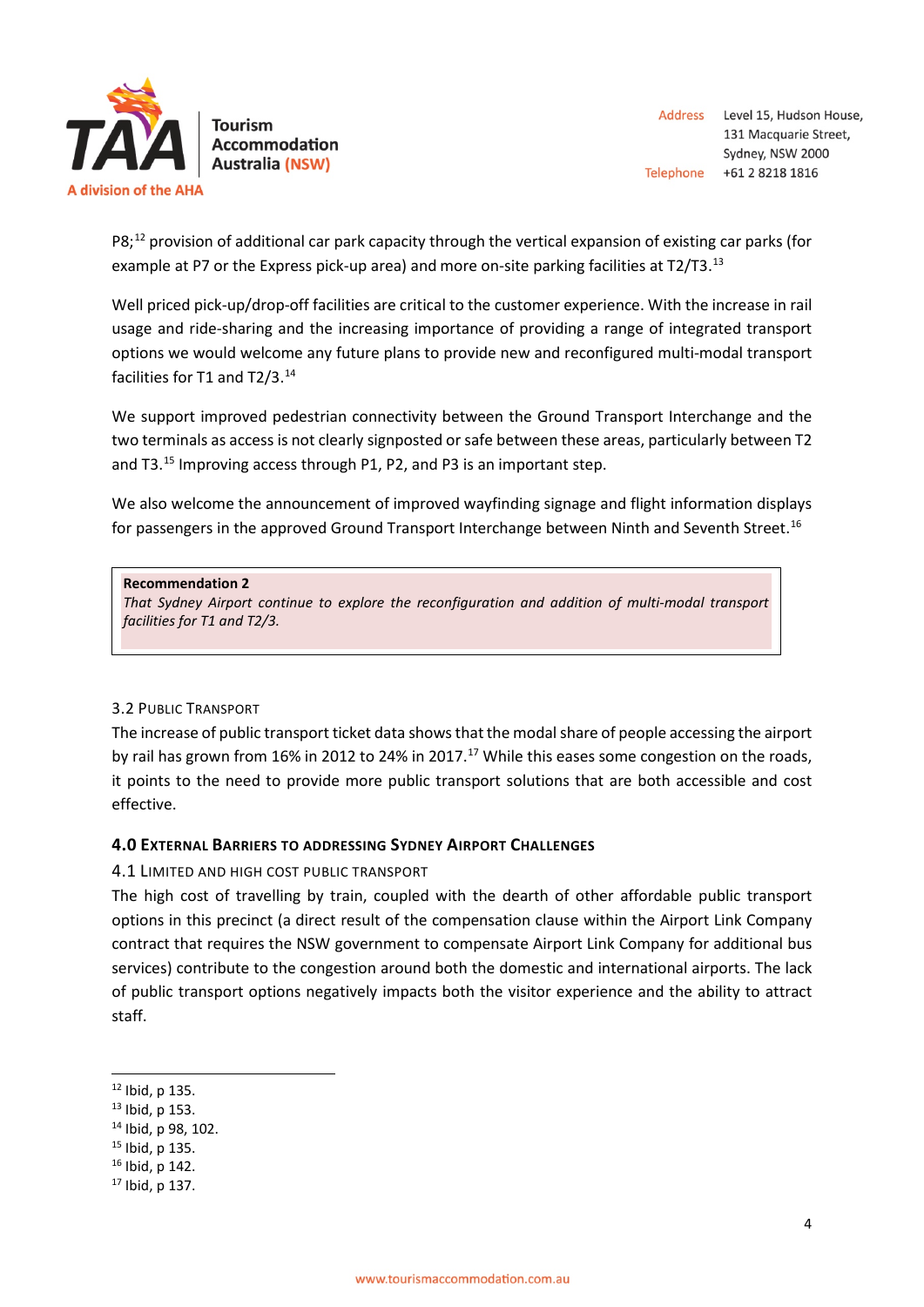

**Tourism Accommodation Australia (NSW)** 

The current Station Access Fee remains a further constraint on public transport usage. This adds a fee of \$14.30 per Adult to the standard one-way, single fare of \$4.40, totalling \$18.70 for a one-way train fare from the international terminal to the CBD.<sup>[18](#page-4-0)</sup> A taxi is approximately \$40 for the same distance and an Uber even cheaper, making these much more attractive options for multiple travellers.

The fare is capped at \$29 per week for Adult and \$26 for other categories. However, while this provides some small alleviation for airport staff who travel regularly to the airport, it is not a benefit that is applicable to international travellers.

Given that employment levels at Sydney Airport are forecast to increase to 35,800 jobs by 2023 this remains a pressing issue that requires government attention. The increase in hotel stock in the precinct is predicated on the ability to attract staff, with a high percentage of staff from suburbs in Western Sydney, making the costs prohibitive. As the level of the fee is not part of the IPART review process we remain concerned at arbitrary changes to both the fee and the cap with little consultation.

To further improve the attractiveness of public transport options such as the train, there also needs to be consideration for upgrading rolling stock (carriages) on the T8 line to better accommodate large bags. At present, delays are caused by passengers attempting to navigate carriages and staircases at the airport station. Infrastructure upgrades need to be considered to streamline this process, thus reducing delays and improving visitor amenity.

#### **Recommendation 3**

*That there is recognition that the Station Access Fee is a constraint on public transport access to the airport and options to reduce it for both staff and visitors are explored.*

#### **Recommendation 4**

*That infrastructure upgrades are considered for rolling stock to improve the passenger experience on trains.*

### 4.2 CAPS AND RESTRICTIONS ON MOVEMENTS

A significant operation restriction which Sydney Airport faces is the reduced capacity to grow new services. The *Joint Study on Aviation Capacity in the Sydney Region[19](#page-4-1)* laid out the issue in 2012, indicating that if Sydney Airport is unable to benefit from new services they will miss out on growth in the key international markets such as China and the next generation of new entrant products.

While the original restrictions (caps and curfews) are intended to limit the impact of aircraft noise, the ACCC submission to the Productivity Commission in September 2018 advised that the restrictions

<span id="page-4-0"></span> <sup>18</sup> NSW Government, Opal Fares, Station Access Fee[, https://www.opal.com.au/en/opal-](https://www.opal.com.au/en/opal-fares/airport_station_access_fee/)

<span id="page-4-1"></span>[fares/airport\\_station\\_access\\_fee/.](https://www.opal.com.au/en/opal-fares/airport_station_access_fee/)<br><sup>19</sup> Joint Study on Aviation Capacity in the Sydney Region, reported to the Australian Government and the NSW Government, March 2012.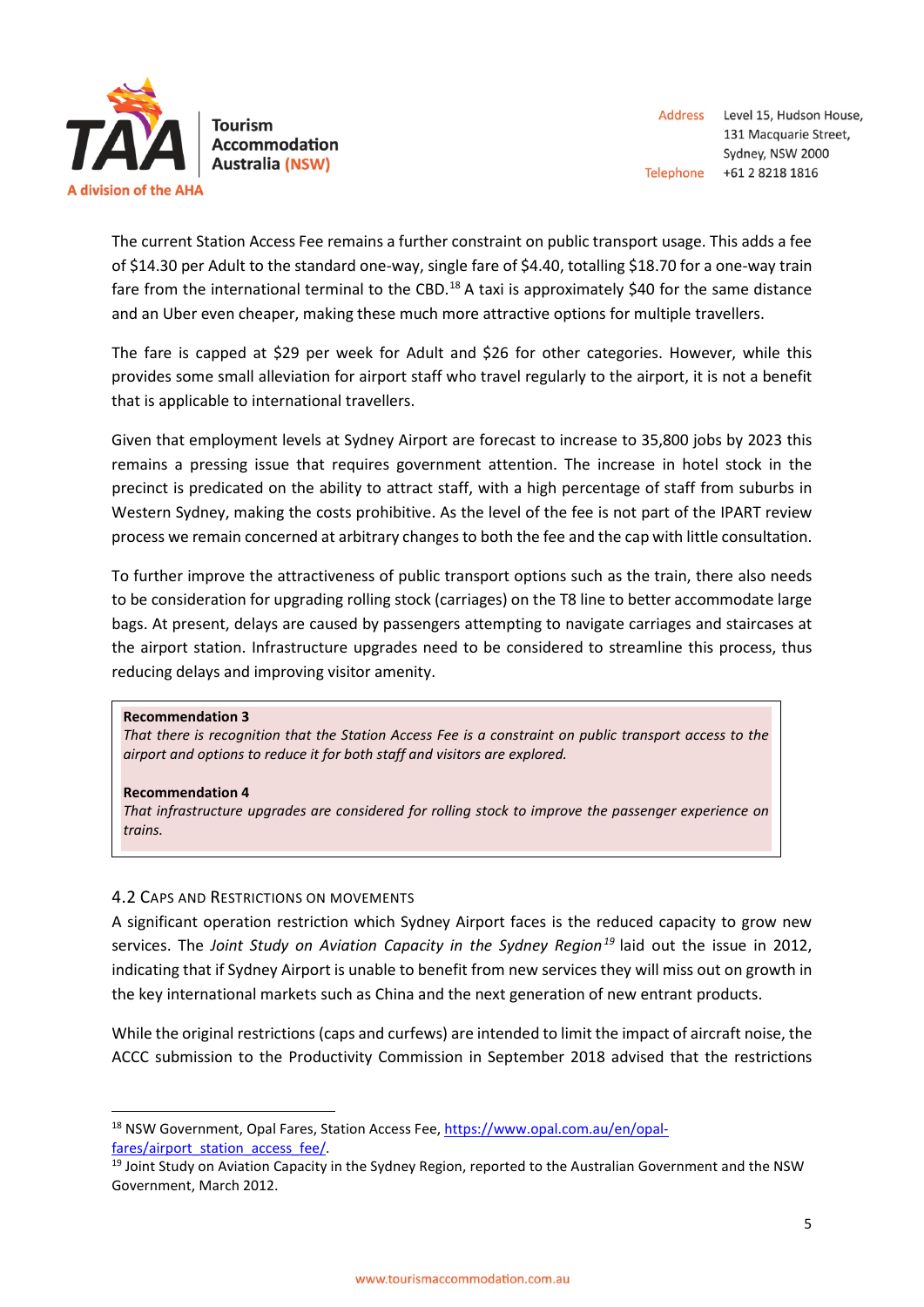

**Tourism Accommodation Australia (NSW)** 

"should be reviewed periodically to ensure they remain appropriate, so as to reflect technological advances that reduce aircraft noise."[20](#page-5-0)

The key issue is the slot and movement caps, which limit the maximum number of aircraft arrivals and departures as well as the number of aircraft movements each hour to 80. They are also measured over a rolling hour commencing every 15 minutes, effectively restricting movements to 20 per 15 minute block. There is no flexibility to reschedule delayed aircraft to the next 15 minute block. When presented with weather delays or unexpected issues, it is difficult for Sydney Airport to catch up due to the restrictions.

As recommended in the Joint Study, modernisation of the operating restrictions (lifting the cap in peak hours to 85) could reduce the number of aircraft movements during the off-peak and would increase flexibility. Alternatively, a daily cap could be considered. The latter would provide much needed flexibility for Sydney Airport in managing unexpected delays and improve productivity outcomes for both the airport, hotels and businesses which utilise the airport on a regular basis and international travellers who are time constrained

Sydney Airport, in their 2010 submission to the Productivity Commission, highlighted that Sydney was one of only 2 airports worldwide which had both a 'hard curfew' (no passenger movements allowed) and artificial movement caps. The other was Paris Orly, which is a secondary airport.

The overview of airport controls worldwide demonstrates that Sydney Airport's constraints are rigid and outdated. We would support the ACCC call for a review of the restrictions to ensure Sydney and NSW are in a position to capitalise on global travel growth into the future.

# 4.3 REGIONAL SERVICES

Sydney Airport utilises regional ring fencing (RRF) to ensure regional services have access to slots. The RRF reserves a significant number of peak slots at Sydney Airport for services to regional communities. As a result, approximately 25% of peak slots are reserved for approximately 5% of peak time passengers.

We would support a recommendation that reviews usage of the slots and ensures that those slots are utilised to maximum capacity. Currently, many of the larger domestic regional flights are unable to gain slots because they are taken by smaller planes. Smaller planes are less noisy and there is scope to consider not counting them within the 80 movements per hour. This will assist both in increasing visitor numbers and ease of access to regional areas and open up slots that can be used more effectively outside the RRF.

<span id="page-5-0"></span><sup>&</sup>lt;sup>20</sup> Productivity Commission Inquiry into the Economic Regulation of Airports, ACCC submission in response to the Issues Paper, September 2018, p 6.